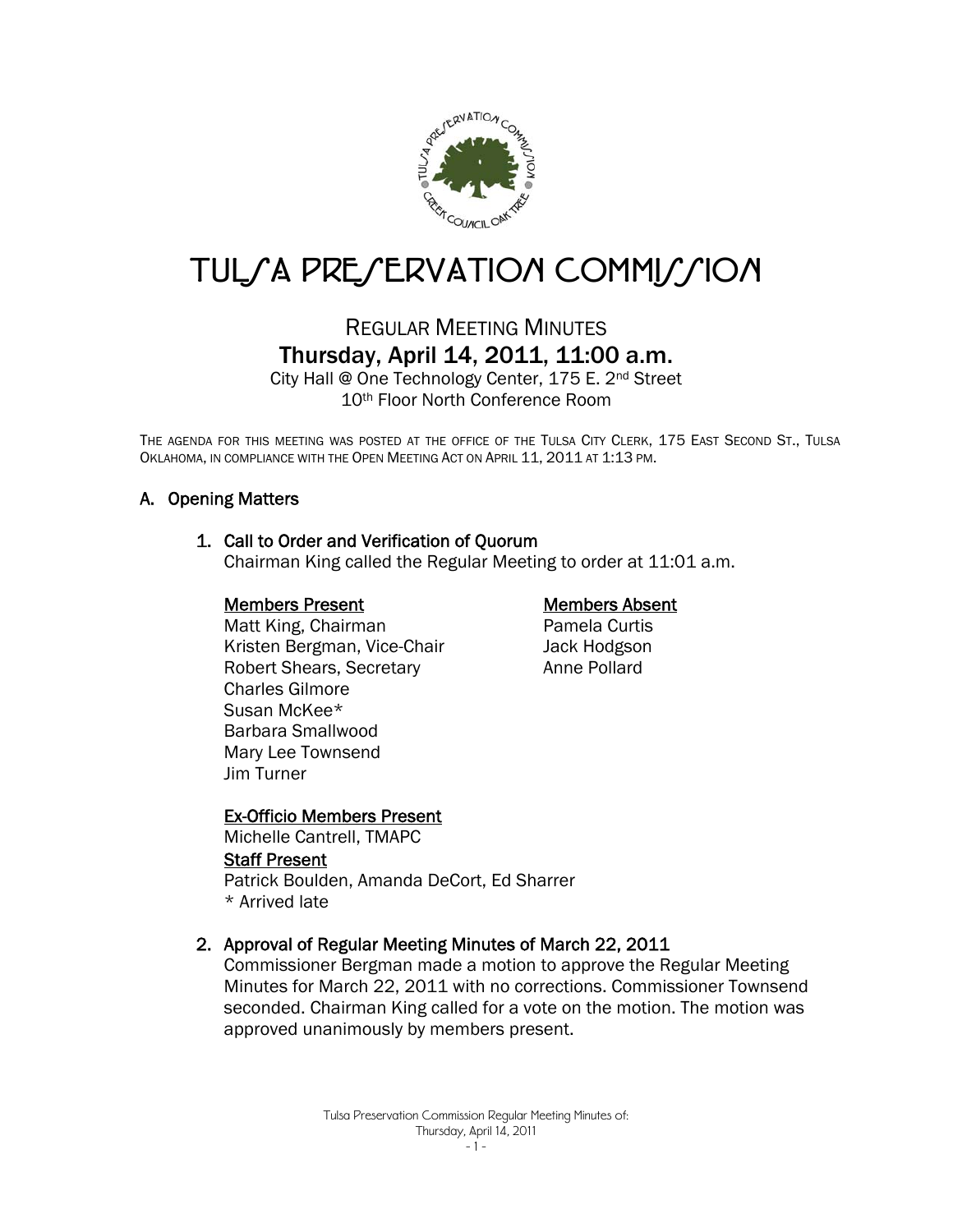### In Favor

#### Opposed None

Abstaining None

Not Present None

- 1. Bergman 2. Gilmore
- 3. King
- 4. McKee
- 5. Shears
- 6. Smallwood
- 7. Townsend
- 8. Turner

3. Disclosure of Conflicts of Interest No one reported a conflict of interest with the proposals on the agenda.

# B. Actionable Items

# 1. COA-11-015 / 1912 S. Detroit Avenue (North Maple Ridge)

Applicants: John & Sandy Connelly Request: Replace existing 6/1 wood windows on second floor with new 6/1 composite windows.

Mr. Sharrer presented the Connellys' Certificate of Appropriateness application to the Commission and read the applicable guidelines for this district. Andrew Flores of Rossi Brothers was present on behalf of the applicants to answer questions. Commissioner Gilmore made a motion to approve the application with no conditions. Commissioner Bergman seconded the motion. Chairman King asked for a vote on the motion.

#### Vote: 1912 S Detroit Avenue

| <u>In Favor</u> | <u>Opposed</u> | <b>Abstaining</b> | <b>Not Present</b> |
|-----------------|----------------|-------------------|--------------------|
| 1. Bergman      | None           | None              | None               |
| 2. Gilmore      |                |                   |                    |
| 3. King         |                |                   |                    |
| 4. McKee        |                |                   |                    |
| 5. Shears       |                |                   |                    |
| 6. Smallwood    |                |                   |                    |
| 7. Townsend     |                |                   |                    |
| $\cap$ $\top$   |                |                   |                    |

8. Turner

The motion was **Approved Unanimously** by members present and voting. North Maple Ridge Guidelines cited: A1.2.1, A1.2.3, A1.2.4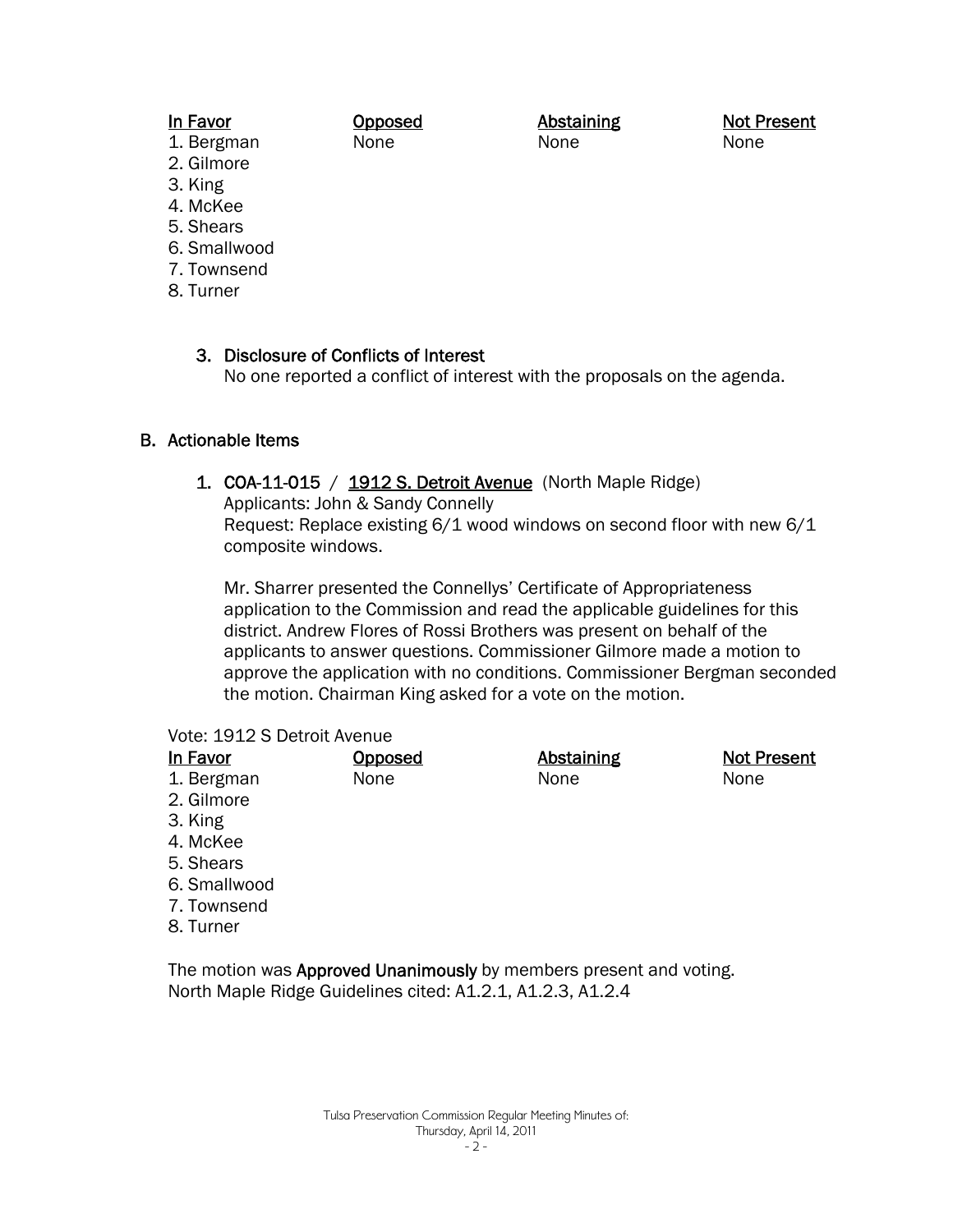# 2. COA-11-016 / 1843 E. 16th Street (Yorktown)

Applicant: Mary Beth Hudson Request: Replace existing wood windows with new vinyl windows, exterior muntins to match existing patterns.

Mr. Sharrer presented Ms. Hudson's Certificate of Appropriateness application to the Commission and read the applicable guidelines for this district. Ms. Hudson was present to answer questions. Commissioner Bergman made a motion to approve the application with no conditions. Commissioner Gilmore seconded the motion. Chairman King asked for a vote on the motion.

#### Vote: 1843 E 16th Street

| <u>In Favor</u> | <b>Opposed</b> | <b>Abstaining</b> | <b>Not Present</b> |
|-----------------|----------------|-------------------|--------------------|
| 1. Bergman      | None           | None              | None               |
| 2. Gilmore      |                |                   |                    |
| 3. King         |                |                   |                    |
| 4. McKee        |                |                   |                    |
| 5. Shears       |                |                   |                    |
| 6. Smallwood    |                |                   |                    |
| 7. Townsend     |                |                   |                    |
| 8. Turner       |                |                   |                    |

The motion was **Approved Unanimously** by members present and voting. Yorktown Guidelines cited: A1.2.1, A1.2.3, A1.2.4

# 3. COA-11-017 / 1606 S. Quincy Avenue (Swan Lake)

Applicant: Jeremy Perkins *COA Subcommittee Review Date: April 7, 2011* Request, Part 1: Construct one-story addition with finished basement (two finished stories) on rear elevation of house. Request, Part 2: Construct porte cochere addition on north elevation.

Mr. Sharrer presented all three parts of Mr. Perkins' Certificate of Appropriateness application to the Commission and read the applicable guidelines for this district. Mr. Perkins and his client, Mr. Benton, were present to answer questions.

Commissioner Turner gave the COA Subcommittee report. The COA Subcommittee considered the application to be complete and recommended approval. Commissioner Turner made a motion to approve parts one and two of the application with no conditions. Commissioner Bergman seconded the motion. Chairman King asked for a vote on the motion.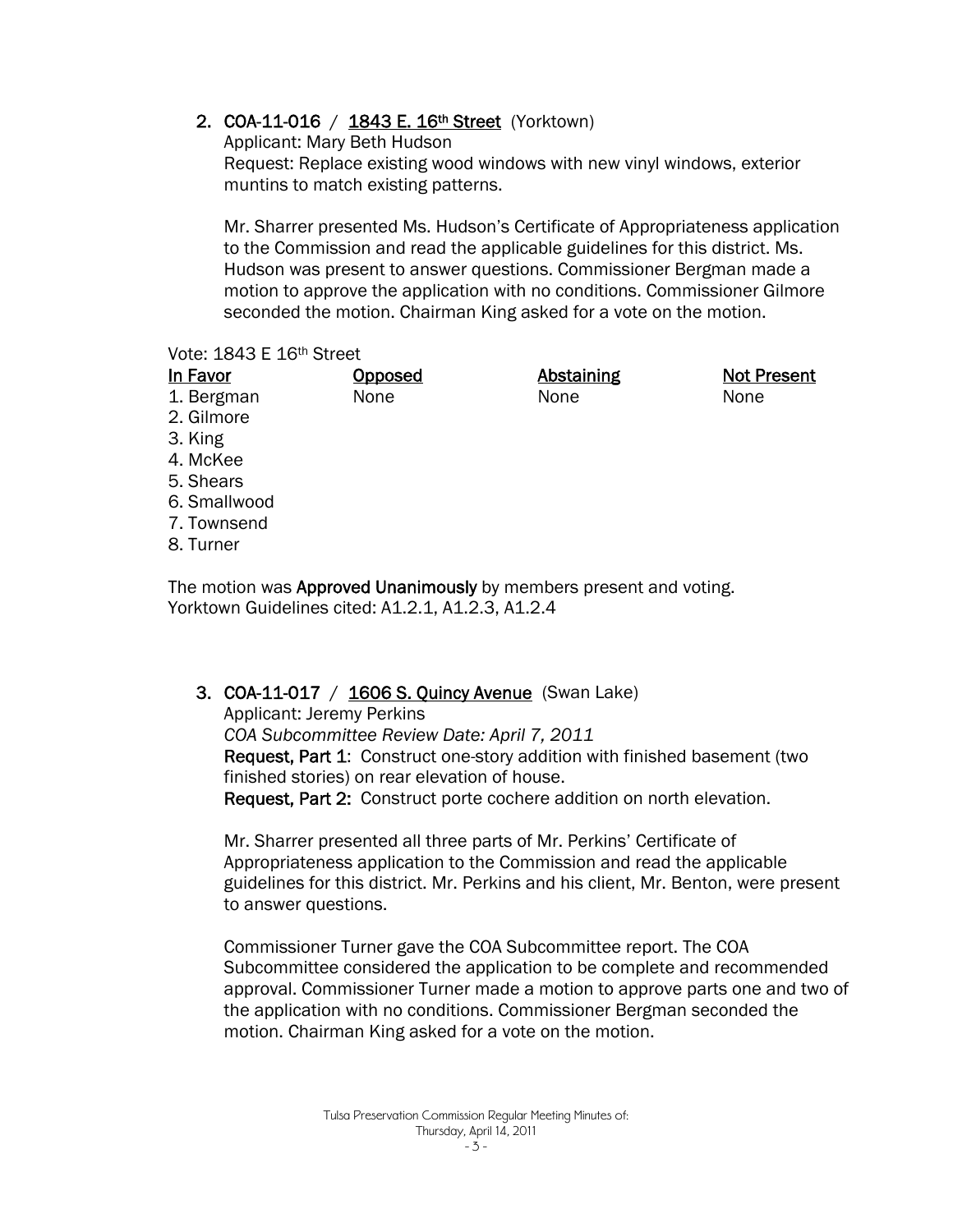|                                                 | <b>Not Present</b> |
|-------------------------------------------------|--------------------|
| <b>Abstaining</b><br><u>In Favor</u><br>Opposed |                    |
| None<br>1. Bergman<br>None<br>None              |                    |
| 2. Gilmore                                      |                    |
| 3. King                                         |                    |
| 4. McKee                                        |                    |
| 5. Shears                                       |                    |
| 6. Smallwood                                    |                    |
| 7. Townsend                                     |                    |
| 8. Turner                                       |                    |
|                                                 |                    |

The motion was Approved Unanimously by members present and voting. Swan Lake Guidelines cited: B1.0.1-B1.0.3, B1.1.1, B1.2.1, B1.2.2, B1.3.2

Request, Part 3: Construct gabled porch addition to east (front) elevation.

Taking into consideration feedback from the COA Subcommittee, Mr. Perkins submitted a proposal for the east elevation addition that was different from the proposal reviewed at the COA Subcommittee Meeting. The Commission asked several questions pertaining to the front setback created by the addition and its relation to houses on the same side of the street. After discussion, and with agreement by Mr. Perkins and Mr. Benton, Commissioner Townsend made a motion to continue part three of the application to the next Commission meeting. Commissioner Bergman seconded the motion. Chairman King asked for a vote on the motion.

Vote: 1606 S Quincy Avenue, Part 3

| In Favor     | <b>Opposed</b> | <b>Abstaining</b> | <b>Not Present</b> |
|--------------|----------------|-------------------|--------------------|
| 1. Bergman   | None           | None              | None               |
| 2. Gilmore   |                |                   |                    |
| 3. King      |                |                   |                    |
| 4. McKee     |                |                   |                    |
| 5. Shears    |                |                   |                    |
| 6. Smallwood |                |                   |                    |
| 7. Townsend  |                |                   |                    |
| 8. Turner    |                |                   |                    |

The motion to Continue the application was Approved Unanimously by members present and voting. Swan Lake Guidelines cited: B1.0.1-B1.0.3, B1.1.1, B1.2.1, B1.2.2, B1.3.2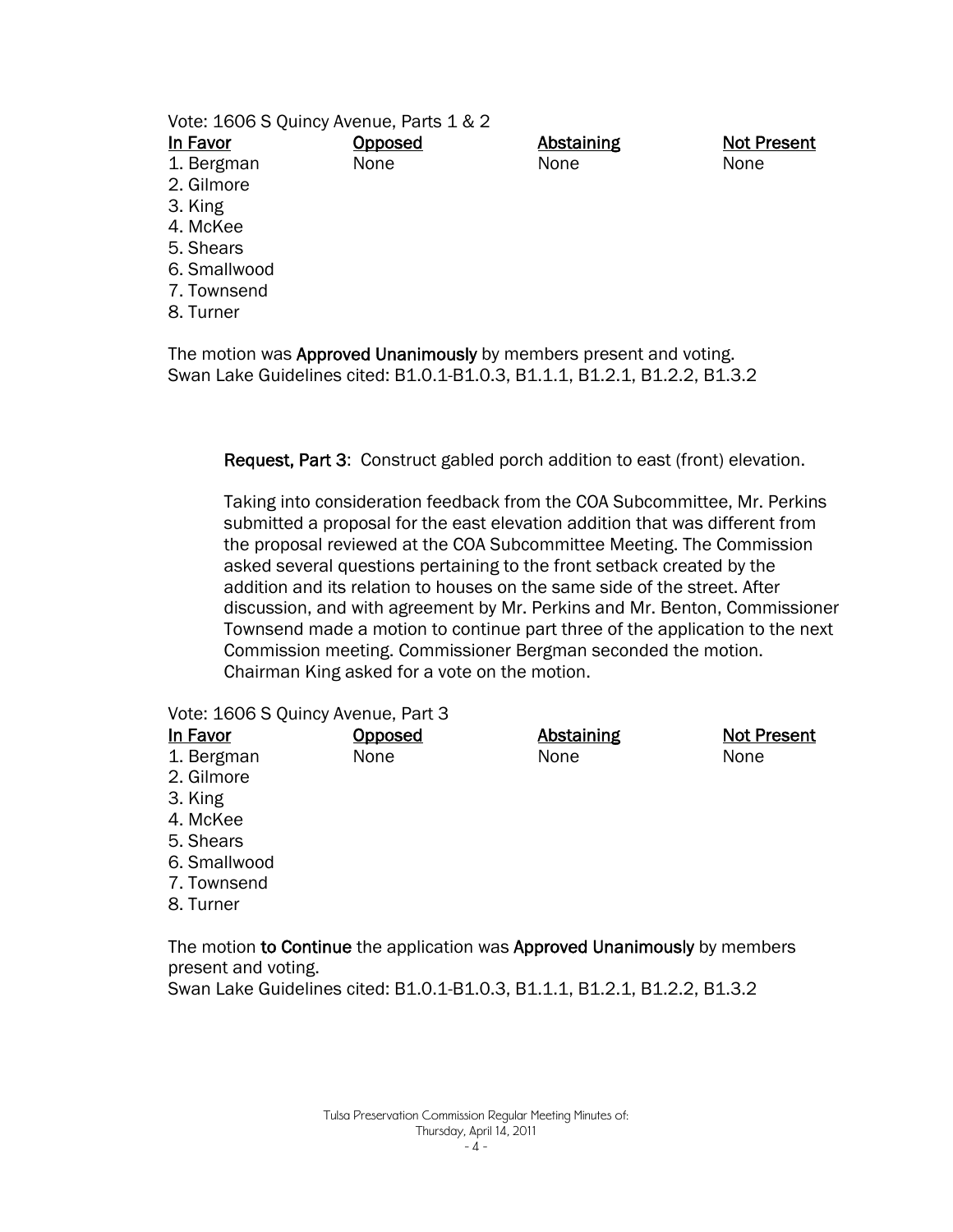# 4. COA-11-018 / 1815 S. Quincy Avenue (Swan Lake)

Applicant: Tom Neal *COA Subcommittee Review Date: April 7, 2011* Request: Construct a second-floor addition across east (rear) elevation of house according to plans submitted.

Mr. Sharrer presented Mr. Neal's Certificate of Appropriateness application to the Commission and read the applicable guidelines for this district. Mr. Neal was present to answer questions.

Commissioner Turner gave the COA Subcommittee report. The COA Subcommittee considered the application to be complete and recommended approval. Commissioner Turner made a motion to approve the application with no conditions. Commissioner McKee seconded the motion. Chairman King asked for a vote on the motion.

#### Vote: 1815 S Quincy Avenue

| In Favor     | <b>Opposed</b> | <b>Abstaining</b> | <b>Not Present</b> |
|--------------|----------------|-------------------|--------------------|
| 1. Bergman   | None           | None              | None               |
| 2. Gilmore   |                |                   |                    |
| 3. King      |                |                   |                    |
| 4. McKee     |                |                   |                    |
| 5. Shears    |                |                   |                    |
| 6. Smallwood |                |                   |                    |
| 7. Townsend  |                |                   |                    |

8. Turner

The motion was **Approved Unanimously** by members present and voting. Swan Lake Guidelines cited: B1.0.1-B1.0.4, B1.2.1, B1.2.2, B1.3.1, B1.3.2

# C. Reports

#### 1. Staff Report

Ms. DeCort reported that Request for Proposals for the Greenwood District Nomination have been circulated. Responses are due by the end of the month. She noted that the Civic Center Historic District draft nomination will be reviewed by the TPC at the June 28<sup>th</sup> meeting.

Ms. DeCort reported that the State Historic Preservation Office allocated \$15,000 to Tulsa for Federal Fiscal Year 2011 (October 2011 – September 2012). Applications for the funds are due by May 27, so the TPC will discuss at the next meeting which projects it wants to pursue in the next fiscal year.